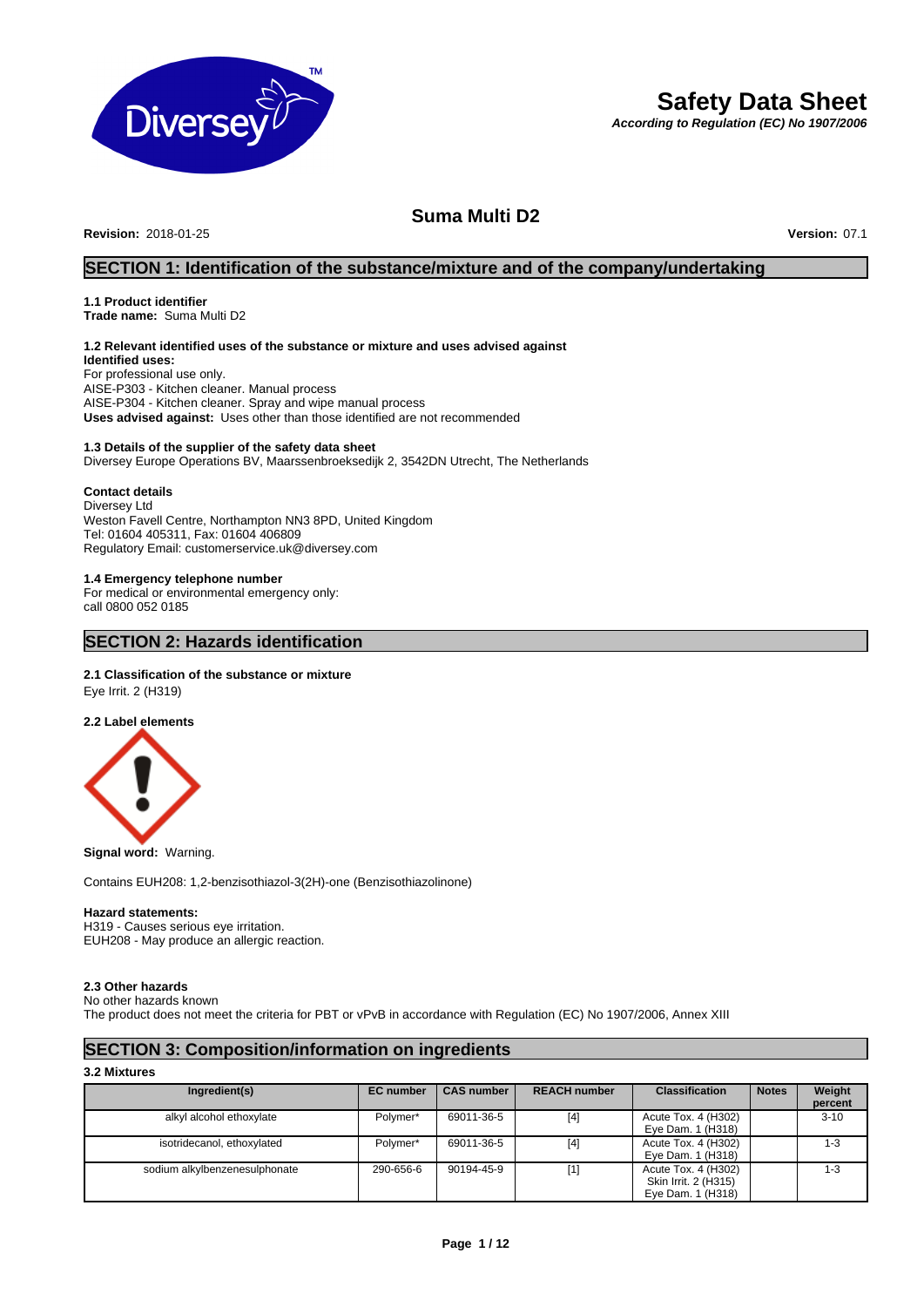| 1,2-benzisothiazol-3(2H)-one | 220-120-9 | 2634-33-5 | No data available | Acute Tox. 2 (H330)<br>Acute Tox. 4 (H302)<br>Skin Irrit. 2 (H315) | $0.01 - 0.1$ |
|------------------------------|-----------|-----------|-------------------|--------------------------------------------------------------------|--------------|
|                              |           |           |                   | Eye Dam. 1 (H318)<br>Skin Sens. 1 (H317)                           |              |
|                              |           |           |                   | Aquatic Acute 1 (H400)                                             |              |

\* Polymer.

Workplace exposure limit(s), if available, are listed in subsection 8.1.

[1] Exempted: ionic mixture. See Regulation (EC) No 1907/2006, Annex V, paragraph 3 and 4. This salt is potentially present, based on calculation, and included for classification and labelling purposes only. Each starting material of the ionic mixture is registered, as required.

[2] Exempted: included in Annex IV of Regulation (EC) No 1907/2006.

[3] Exempted: Annex V of Regulation (EC) No 1907/2006.

**SECTION 4: First aid measures** 

[4] Exempted: polymer. See Article 2(9) of Regulation (EC) No 1907/2006.

For the full text of the H and EUH phrases mentioned in this Section, see Section 16.

| <b>BLUTUR 4. FIISLAIU IIIEASULES</b>  |                                                                                                                                                                                                                              |  |  |  |  |  |
|---------------------------------------|------------------------------------------------------------------------------------------------------------------------------------------------------------------------------------------------------------------------------|--|--|--|--|--|
| 4.1 Description of first aid measures |                                                                                                                                                                                                                              |  |  |  |  |  |
| Inhalation:                           | Get medical attention or advice if you feel unwell.                                                                                                                                                                          |  |  |  |  |  |
| <b>Skin contact:</b>                  | Wash skin with plenty of lukewarm, gently flowing water. If skin irritation occurs: Get medical advice<br>or attention.                                                                                                      |  |  |  |  |  |
| Eye contact:                          | Hold eyelids apart and flush eyes with plenty of lukewarm water for at least 15 minutes. Remove<br>contact lenses, if present and easy to do. Continue rinsing. If irritation occurs and persists, get<br>medical attention. |  |  |  |  |  |
| Ingestion:                            | Immediately drink 1 glass of water. Never give anything by mouth to an unconscious person. Get<br>medical attention or advice if you feel unwell.                                                                            |  |  |  |  |  |

**Self-protection of first aider:** Consider personal protective equipment as indicated in subsection 8.2.

## **4.2 Most important symptoms and effects, both acute and delayed Inhalation:** No known effects or symptoms in normal use.

| Inhalation:          | No known effects or symptoms in normal use. |
|----------------------|---------------------------------------------|
| <b>Skin contact:</b> | No known effects or symptoms in normal use. |
| Eye contact:         | Causes severe irritation.                   |
| Ingestion:           | No known effects or symptoms in normal use. |

**4.3 Indication of any immediate medical attention and special treatment needed**

No information available on clinical testing and medical monitoring. Specific toxicological information on substances, if available, can be found in section 11.

## **SECTION 5: Firefighting measures**

### **5.1 Extinguishing media**

Carbon dioxide. Dry powder. Water spray jet. Fight larger fires with water spray jet or alcohol-resistant foam.

### **5.2 Special hazards arising from the substance or mixture** No special hazards known.

# **5.3 Advice for firefighters**

As in any fire, wear self contained breathing apparatus and suitable protective clothing including gloves and eye/face protection.

## **SECTION 6: Accidental release measures**

### **6.1 Personal precautions, protective equipment and emergency procedures**

No special measures required.

### **6.2 Environmental precautions**

Do not allow to enter drainage system, surface or ground water. Dilute with plenty of water.

### **6.3 Methods and material for containment and cleaning up**

Absorb with liquid-binding material (sand, diatomite, universal binders, sawdust).

### **6.4 Reference to other sections**

For personal protective equipment see subsection 8.2. For disposal considerations see section 13.

# **SECTION 7: Handling and storage**

### **7.1 Precautions for safe handling**

# **Measures to prevent fire and explosions:**

No special precautions required.

## **Measures required to protect the environment:**

For environmental exposure controls see subsection 8.2.

### **Advices on general occupational hygiene:**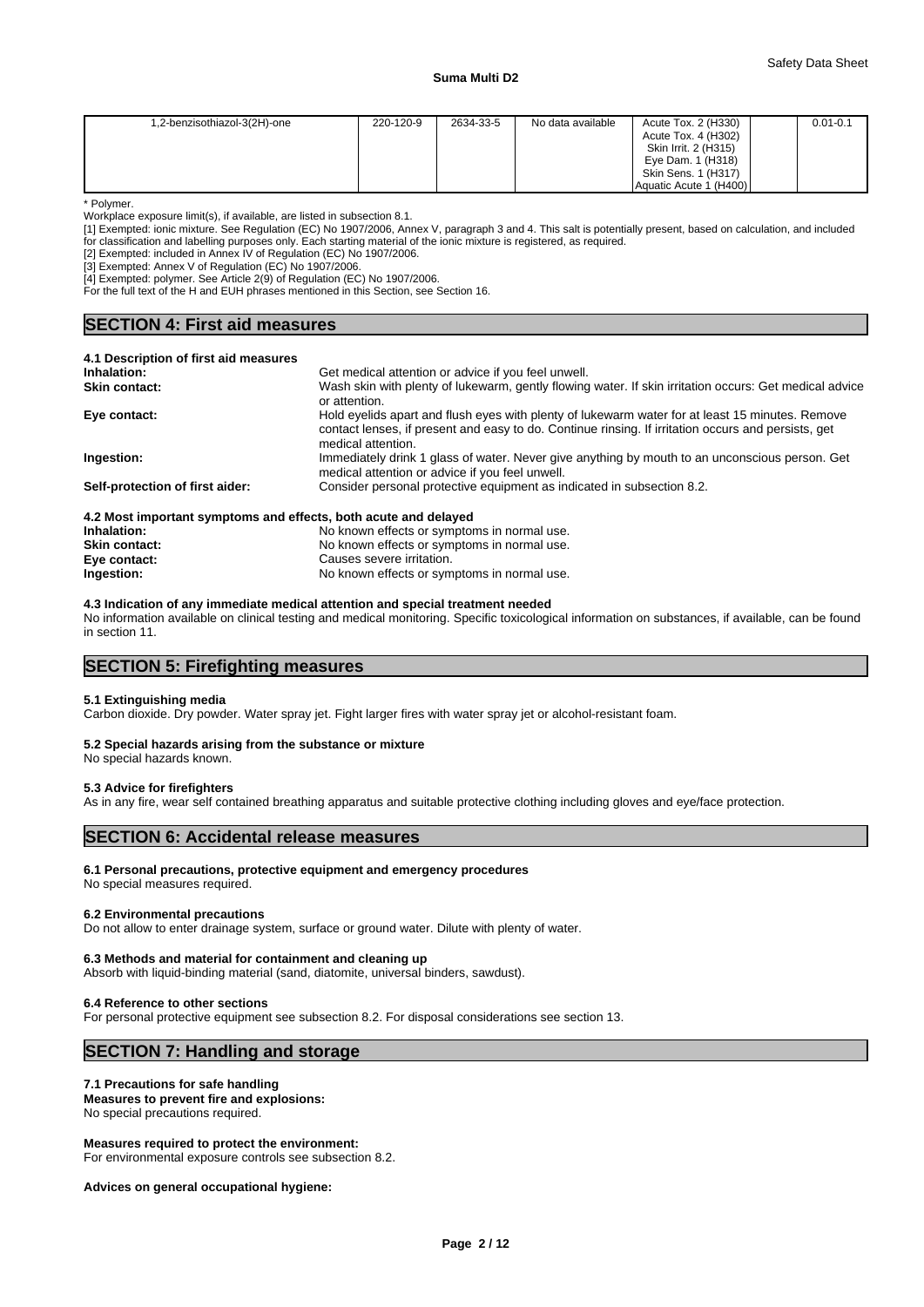### Safety Data Sheet

### **Suma Multi D2**

Handle in accordance with good industrial hygiene and safety practice. Keep away from food, drink and animal feeding stuffs. Do not mix with other products unless adviced by Diversey. Wash hands before breaks and at the end of workday. Wash face, hands and any exposed skin thoroughly after handling. Take off immediately all contaminated clothing. Use personal protective equipment as required. Use only with adequate ventilation.

### **7.2 Conditions for safe storage, including any incompatibilities**

Store in accordance with local and national regulations. Keep only in original container. Store in a closed container. For conditions to avoid see subsection 10.4. For incompatible materials see subsection 10.5.

### **7.3 Specific end use(s)**

No specific advice for end use available.

# **SECTION 8: Exposure controls/personal protection**

### **8.1 Control parameters Workplace exposure limits**

Air limit values, if available:

Biological limit values, if available:

Recommended monitoring procedures, if available:

Additional exposure limits under the conditions of use, if available:

### **DNEL/DMEL and PNEC values Human exposure**

DNEL oral exposure - Consumer (mg/kg bw)

| Ingredient(s)                 | Short term - Local<br>effects | <b>Short term - Systemic</b><br>effects | Long term - Local<br>effects | Long term - Systemic  <br>effects |
|-------------------------------|-------------------------------|-----------------------------------------|------------------------------|-----------------------------------|
| alkyl alcohol ethoxylate      |                               |                                         |                              |                                   |
| isotridecanol, ethoxylated    |                               |                                         |                              |                                   |
| sodium alkylbenzenesulphonate | No data available             | No data available                       | No data available            | No data available                 |
| .2-benzisothiazol-3(2H)-one   |                               |                                         |                              |                                   |

DNEL dermal exposure - Worker

| Ingredient(s)                 | <b>Short term - Local</b><br>effects | Short term - Systemic<br>effects (mg/kg bw) | Long term - Local<br>effects | Long term - Systemic<br>effects (mg/kg bw) |
|-------------------------------|--------------------------------------|---------------------------------------------|------------------------------|--------------------------------------------|
| alkyl alcohol ethoxylate      |                                      |                                             |                              |                                            |
| isotridecanol, ethoxylated    |                                      |                                             |                              |                                            |
| sodium alkylbenzenesulphonate | No data available                    | No data available                           | No data available            | No data available                          |
| .2-benzisothiazol-3(2H)-one   |                                      |                                             |                              |                                            |

### DNEL dermal exposure - Consumer

| Ingredient(s)                 | <b>Short term - Local</b><br>effects | Short term - Systemic<br>effects (mg/kg bw) | Long term - Local<br>effects | Long term - Systemic<br>effects (mg/kg bw) |
|-------------------------------|--------------------------------------|---------------------------------------------|------------------------------|--------------------------------------------|
| alkvl alcohol ethoxvlate      |                                      |                                             |                              |                                            |
| isotridecanol. ethoxvlated    |                                      |                                             |                              |                                            |
| sodium alkylbenzenesulphonate | No data available                    | No data available                           | No data available            | No data available                          |
| .2-benzisothiazol-3(2H)-one   |                                      |                                             |                              |                                            |

| DNEL inhalatory exposure - Worker (mg/m <sup>3</sup> ) |                               |                                         |                              |                                 |  |  |
|--------------------------------------------------------|-------------------------------|-----------------------------------------|------------------------------|---------------------------------|--|--|
| Ingredient(s)                                          | Short term - Local<br>effects | <b>Short term - Systemic</b><br>effects | Long term - Local<br>effects | Long term - Systemic<br>effects |  |  |
| alkyl alcohol ethoxylate                               |                               |                                         |                              | No data available               |  |  |
| isotridecanol, ethoxylated                             |                               |                                         |                              |                                 |  |  |
| sodium alkylbenzenesulphonate                          | No data available             | No data available                       | No data available            | No data available               |  |  |
| .2-benzisothiazol-3(2H)-one                            |                               |                                         |                              |                                 |  |  |

DNEL inhalatory exposure - Consumer (mg/m<sup>3</sup>)  $)$ 

| Ingredient(s)                 | Short term - Local | Short term - Systemic | Long term - Local | Long term - Systemic |
|-------------------------------|--------------------|-----------------------|-------------------|----------------------|
|                               | effects            | effects               | effects           | effects              |
| alkyl alcohol ethoxylate      | No data available  | No data available     |                   |                      |
| isotridecanol, ethoxylated    |                    |                       |                   |                      |
| sodium alkylbenzenesulphonate | No data available  | No data available     | No data available | No data available    |
| 1,2-benzisothiazol-3(2H)-one  |                    |                       |                   |                      |

# **Environmental exposure**

| Environmental exposure - PNEC |                   |                                                      |                     |                                  |
|-------------------------------|-------------------|------------------------------------------------------|---------------------|----------------------------------|
| Ingredient(s)                 | (mg/l)            | Surface water, fresh Surface water, marine<br>(mg/l) | Intermittent (mg/l) | Sewage treatment<br>plant (mg/l) |
| alkyl alcohol ethoxylate      |                   |                                                      |                     |                                  |
| isotridecanol, ethoxylated    |                   |                                                      |                     |                                  |
| sodium alkylbenzenesulphonate | No data available | No data available                                    | No data available   | No data available                |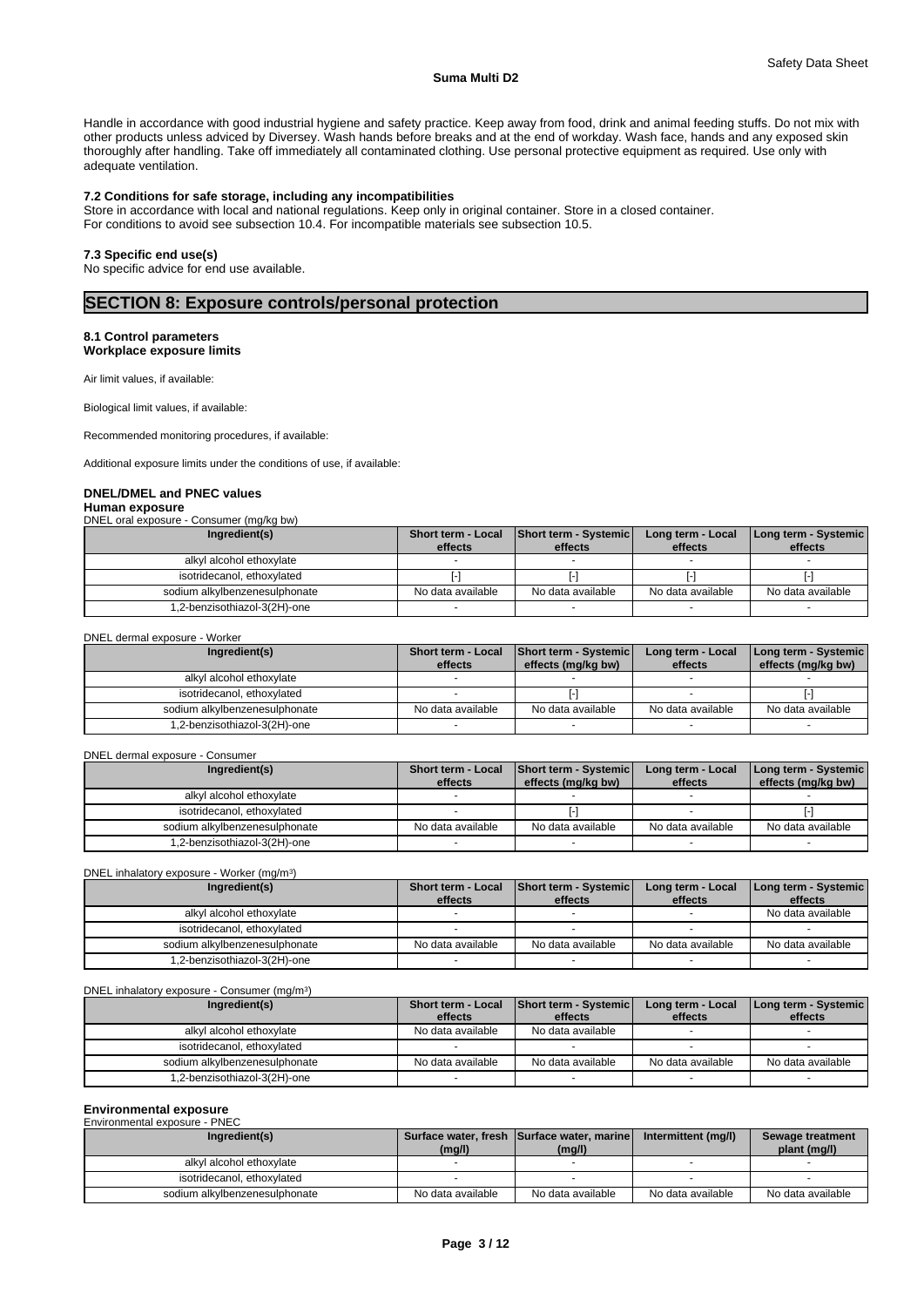| $\sim$<br>n,<br>∙one<br>oına<br>--<br>$1 - 21$<br>$\sim$ $\sim$ |  |  |
|-----------------------------------------------------------------|--|--|
|                                                                 |  |  |

Environmental exposure - PNEC, continued

| Ingredient(s)                 | Sediment, freshwater  <br>(mg/kg) | Sediment, marine<br>(mg/kg) | Soil (mg/kg)      | Air ( $mg/m3$ )   |
|-------------------------------|-----------------------------------|-----------------------------|-------------------|-------------------|
| alkyl alcohol ethoxylate      |                                   |                             |                   |                   |
| isotridecanol, ethoxylated    |                                   |                             |                   |                   |
| sodium alkylbenzenesulphonate | No data available                 | No data available           | No data available | No data available |
| 1,2-benzisothiazol-3(2H)-one  |                                   |                             |                   |                   |

### **8.2 Exposure controls**

*The following information applies for the uses indicated in subsection 1.2 of the Safety Data Sheet. If available, please refer to the product information sheet for application and handling instructions. Normal use conditions are assumed for this section.*

*Recommended safety measures for handling the undiluted product: Covering activities such as filling and transfer of product to application equipment, flasks or buckets*

| Appropriate engineering controls:                                         | No special requirements under normal use conditions.                                                                                                       |
|---------------------------------------------------------------------------|------------------------------------------------------------------------------------------------------------------------------------------------------------|
| Appropriate organisational controls:                                      | Avoid direct contact and/or splashes where possible. Train personnel.                                                                                      |
| Personal protective equipment                                             |                                                                                                                                                            |
| Eye / face protection:                                                    | Safety glasses are not normally required. However, their use is recommended in those cases<br>where splashes may occur when handling the product (EN 166). |
| Hand protection:                                                          | Rinse and dry hands after use. For prolonged contact protection for the skin may be necessary.                                                             |
| <b>Body protection:</b>                                                   | No special requirements under normal use conditions.                                                                                                       |
| <b>Respiratory protection:</b>                                            | No special requirements under normal use conditions.                                                                                                       |
| <b>Environmental exposure controls:</b>                                   | No special requirements under normal use conditions.                                                                                                       |
| Recommended safety measures for handling the diluted product:             |                                                                                                                                                            |
| Recommended maximum concentration (%): 3                                  |                                                                                                                                                            |
| Appropriate engineering controls:<br>Appropriate organisational controls: | Provide a good standard of general ventilation.<br>No special requirements under normal use conditions.                                                    |
| Personal protective equipment                                             |                                                                                                                                                            |
| Eye / face protection:                                                    | Safety glasses are not normally required. However, their use is recommended in those cases<br>where splashes may occur when handling the product.          |
| Hand protection:                                                          | Rinse and dry hands after use. For prolonged contact protection for the skin may be necessary.                                                             |
| <b>Body protection:</b>                                                   | No special requirements under normal use conditions.                                                                                                       |
| <b>Respiratory protection:</b>                                            | No special requirements under normal use conditions.                                                                                                       |
| <b>Environmental exposure controls:</b>                                   | No special requirements under normal use conditions.                                                                                                       |

# **SECTION 9: Physical and chemical properties**

**9.1 Information on basic physical and chemical properties Information in this section refers to the product, unless it is specifically stated that substance data is listed**

**Physical State: Liquid Colour:** Clear, Blue **Odour:** Slightly perfumed **Odour threshold:** Not applicable **pH:** ≈ 11 (neat) **Melting point/freezing point (°C):** Not determined Not relevant to classification of this product **Initial boiling point and boiling range (°C):** Not determined

**Method / remark**

Substance data, boiling point

| Capotarioo adta, bolling politic |                        |                  |                               |  |  |  |  |
|----------------------------------|------------------------|------------------|-------------------------------|--|--|--|--|
| Ingredient(s)                    | Value<br>$(^{\circ}C)$ | <b>Method</b>    | Atmospheric pressure<br>(hPa) |  |  |  |  |
| alkyl alcohol ethoxylate         | > 200                  | Method not given |                               |  |  |  |  |
| isotridecanol, ethoxylated       | No data available      |                  |                               |  |  |  |  |
| sodium alkylbenzenesulphonate    | No data available      |                  |                               |  |  |  |  |
| .2-benzisothiazol-3(2H)-one      | No data available      |                  |                               |  |  |  |  |

**Method / remark**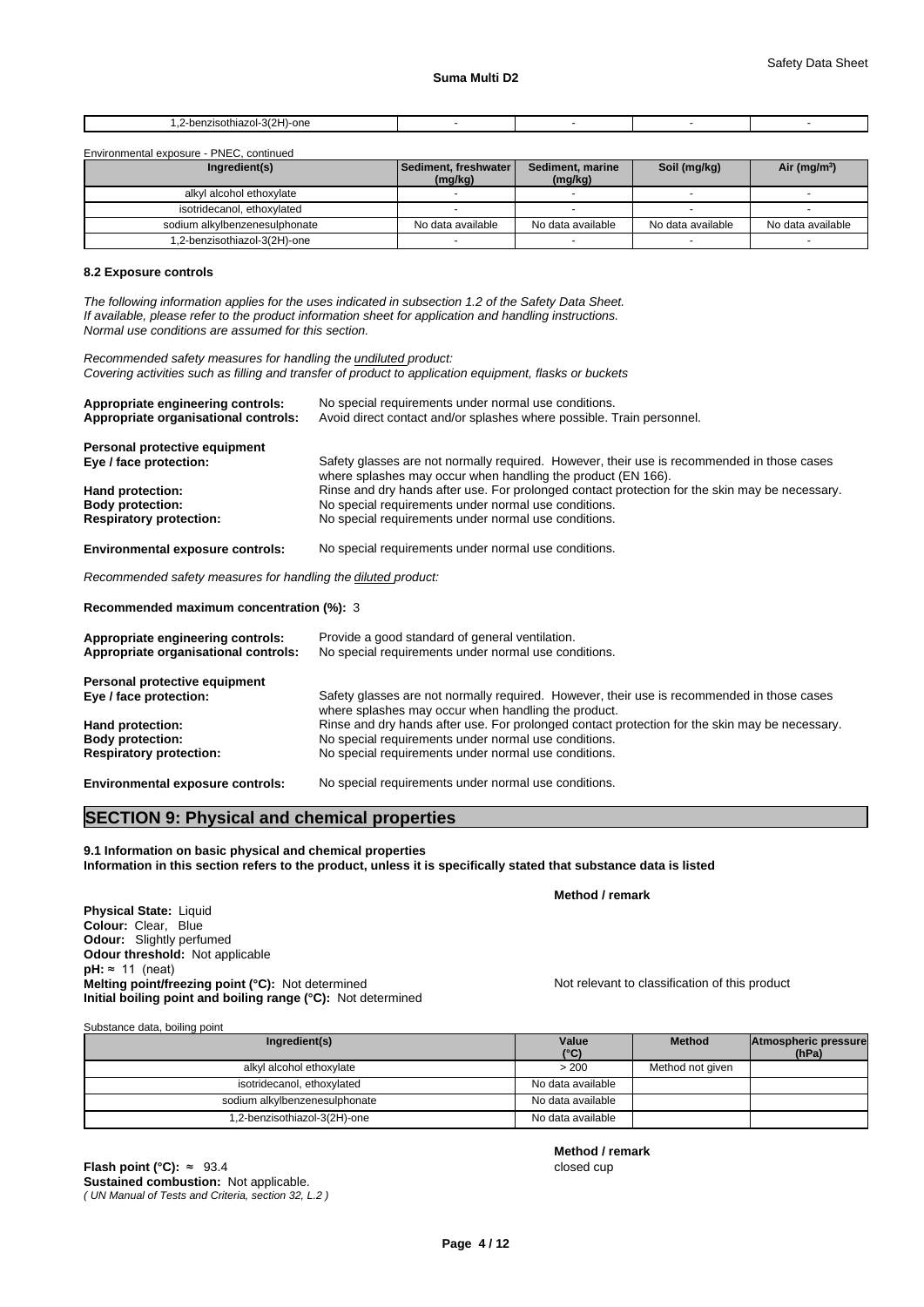### **Evaporation rate:** Not determined **Flammability (solid, gas):** Not applicable to liquids **Upper/lower flammability limit (%):** Not determined

### Substance data, flammability or explosive limits, if available:

| Ingredient(s)                       | <b>Lower limit</b><br>(% vol) | <b>Upper limit</b><br>(% vol) |
|-------------------------------------|-------------------------------|-------------------------------|
| tridecanol.<br>ethoxylated<br>isoti |                               |                               |

### **Vapour pressure:** Not determined

### **Method / remark**

## Substance data, vapour pressure

| Ingredient(s)                 | Value<br>(Pa)     | <b>Method</b>    | Temperature<br>$(^{\circ}C)$ |
|-------------------------------|-------------------|------------------|------------------------------|
| alkyl alcohol ethoxylate      | Negligible        | Method not given | $20 - 25$                    |
| isotridecanol, ethoxylated    | < 10              |                  | 20                           |
| sodium alkylbenzenesulphonate | No data available |                  |                              |
| 1,2-benzisothiazol-3(2H)-one  | No data available |                  |                              |

### **Method / remark**

### **Solubility in / Miscibility with Water:** Fully miscible **Vapour density:** Not determined **Relative density:** ≈1.02(20°C)

Substance data, solubility in water

| Ingredient(s)                 | Value             | <b>Method</b>    | Temperature |
|-------------------------------|-------------------|------------------|-------------|
|                               | (g/l)             |                  | (°C)        |
| alkyl alcohol ethoxylate      | Soluble           | Method not given | 20          |
| isotridecanol, ethoxylated    | Soluble           | Method not given | 20          |
| sodium alkylbenzenesulphonate | No data available |                  |             |
| 1,2-benzisothiazol-3(2H)-one  | No data available |                  |             |

Substance data, partition coefficient n-octanol/water (log Kow): see subsection 12.3

### **Decomposition temperature:** Not applicable. **Autoignition temperature:** Not determined **Viscosity:**  $\approx$  80 mPa.s (20 °C)

**Explosive properties:** Not explosive. **Oxidising properties:** Not oxidising.

### **9.2 Other information Surface tension (N/m):** Not determined **Notification of this product** Not relevant to classification of this product **Corrosion to metals:** Not corrosive

Substance data, dissociation constant, if available:

# **SECTION 10: Stability and reactivity**

### **10.1 Reactivity**

No reactivity hazards known under normal storage and use conditions.

### **10.2 Chemical stability**

Stable under normal storage and use conditions.

### **10.3 Possibility of hazardous reactions**

No hazardous reactions known under normal storage and use conditions.

### **10.4 Conditions to avoid**

None known under normal storage and use conditions.

### **10.5 Incompatible materials** Reacts with acids.

## **10.6 Hazardous decomposition products**

None known under normal storage and use conditions.

# **SECTION 11: Toxicological information**

### **11.1 Information on toxicological effects**

Mixture data:.

**Method / remark**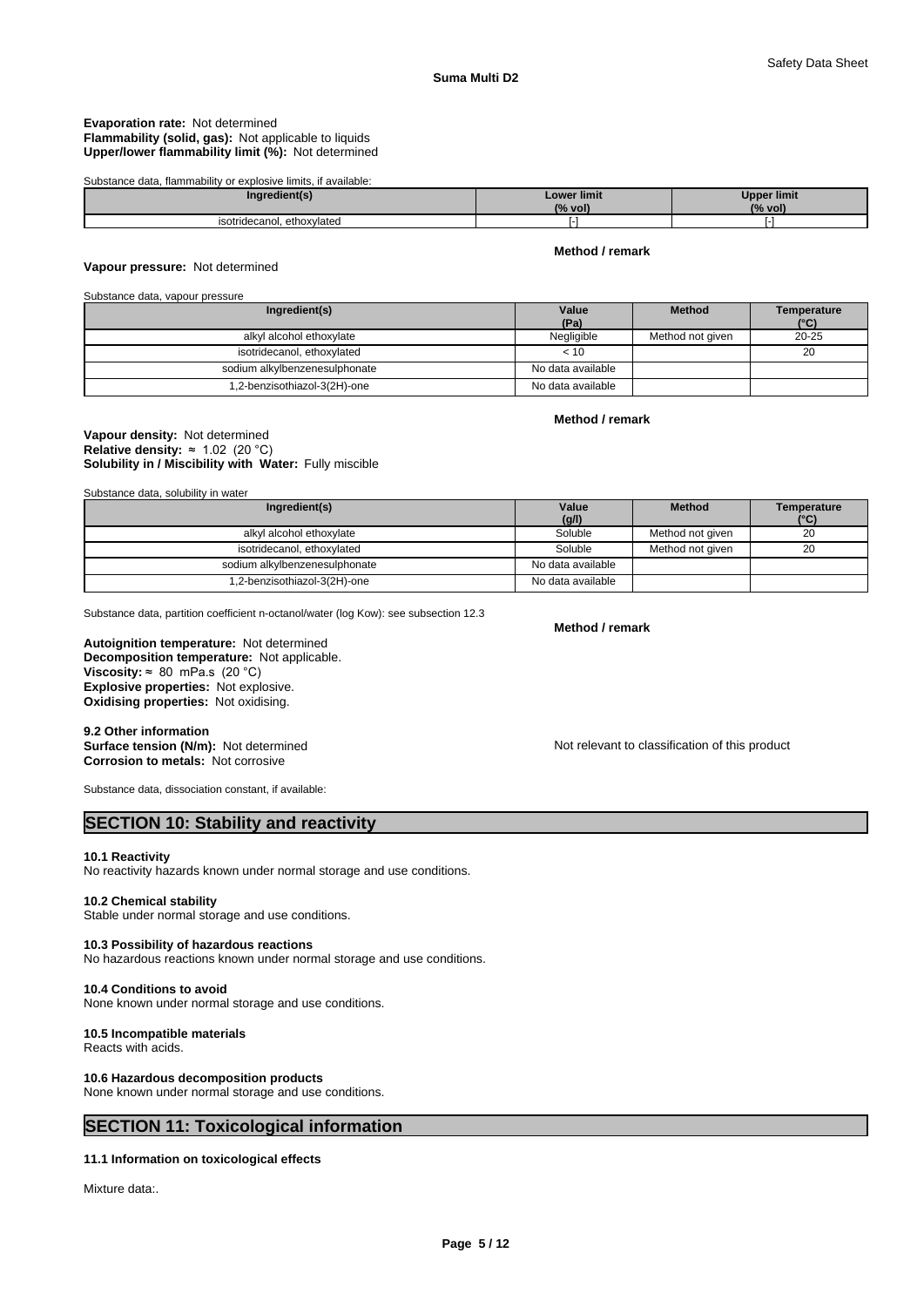### **Relevant calculated ATE(s):** ATE - Oral (mg/kg): 4500

# **Eye irritation and corrosivity**

**Method:** Weight of evidence

Substance data, where relevant and available, are listed below:.

# **Acute toxicity** Acute oral toxicity

| $1$ to grow of the restriction $\mathbf{r}$ |                 |                      |                |                         |                             |
|---------------------------------------------|-----------------|----------------------|----------------|-------------------------|-----------------------------|
| Ingredient(s)                               | <b>Endpoint</b> | Value<br>(mq/kg)     | <b>Species</b> | <b>Method</b>           | <b>Exposure</b><br>time (h) |
| alkyl alcohol ethoxylate                    | LD 50           | $>$ 300 - 2000       | Rat            | $OCD$ 423 (EU B.1 tris) |                             |
| isotridecanol, ethoxylated                  | $LD_{50}$       | $>$ 300-2000         | Rat            | Weight of evidence      |                             |
| sodium alkylbenzenesulphonate               |                 | No data<br>available |                |                         |                             |
| 1,2-benzisothiazol-3(2H)-one                | $LD_{50}$       | > 2000               | Rat            |                         |                             |

Acute dermal toxicity

| Ingredient(s)                 | <b>Endpoint</b> | Value<br>(mg/kg)     | <b>Species</b> | <b>Method</b>      | <b>Exposure</b><br>time (h) |
|-------------------------------|-----------------|----------------------|----------------|--------------------|-----------------------------|
| alkyl alcohol ethoxylate      | $LD_{50}$       | > 2000               | Rabbit         | Method not given   |                             |
| isotridecanol, ethoxylated    | $LD_{50}$       | > 2000               | Rabbit         | Weight of evidence |                             |
| sodium alkylbenzenesulphonate |                 | No data<br>available |                |                    |                             |
| .2-benzisothiazol-3(2H)-one   | $LD_{50}$       | > 2000               | Rat            | OECD 402 (EU B.3)  |                             |

Acute inhalative toxicity

| Ingredient(s)                 | Endpoint | Value<br>(mg/l)      | <b>Species</b> | <b>Method</b> | <b>Exposure</b><br>time (h) |
|-------------------------------|----------|----------------------|----------------|---------------|-----------------------------|
| alkyl alcohol ethoxylate      |          | No data<br>available |                |               |                             |
| isotridecanol, ethoxylated    |          | No data<br>available |                |               |                             |
| sodium alkylbenzenesulphonate |          | No data<br>available |                |               |                             |
| .2-benzisothiazol-3(2H)-one   |          | No data<br>available |                |               |                             |

### **Irritation and corrosivity**

# Skin irritation and corrosivity

| Ingredient(s)                 | Result            | <b>Species</b> | <b>Method</b>     | <b>Exposure time</b> |
|-------------------------------|-------------------|----------------|-------------------|----------------------|
| alkyl alcohol ethoxylate      | Not irritant      | Rabbit         | OECD 404 (EU B.4) |                      |
| isotridecanol, ethoxylated    | Not irritant      | Rabbit         | OECD 404 (EU B.4) |                      |
| sodium alkylbenzenesulphonate | No data available |                |                   |                      |
| 1,2-benzisothiazol-3(2H)-one  | Corrosive         |                |                   |                      |

Eye irritation and corrosivity

| Ingredient(s)                 | Result            | <b>Species</b> | <b>Method</b>     | <b>Exposure time</b> |
|-------------------------------|-------------------|----------------|-------------------|----------------------|
| alkyl alcohol ethoxylate      | Severe damage     | Rabbit         | Method not given  |                      |
| isotridecanol, ethoxylated    | Severe damage     | Rabbit         | OECD 405 (EU B.5) |                      |
| sodium alkylbenzenesulphonate | No data available |                |                   |                      |
| 1,2-benzisothiazol-3(2H)-one  | No data available |                |                   |                      |

### Respiratory tract irritation and corrosivity

| Ingredient(s)                 | Result            | <b>Species</b> | <b>Method</b> | <b>Exposure time</b> |
|-------------------------------|-------------------|----------------|---------------|----------------------|
| alkyl alcohol ethoxylate      | No data available |                |               |                      |
| isotridecanol, ethoxylated    | No data available |                |               |                      |
| sodium alkylbenzenesulphonate | No data available |                |               |                      |
| 1,2-benzisothiazol-3(2H)-one  | No data available |                |               |                      |

### **Sensitisation** Sensitisation by skin contact

| Ingredient(s)                 | <b>Result</b>     | <b>Species</b> | <b>Method</b>    | Exposure time (h) |
|-------------------------------|-------------------|----------------|------------------|-------------------|
| alkyl alcohol ethoxylate      | Not sensitising   | Guinea pig     | Method not given |                   |
| isotridecanol, ethoxylated    | No data available |                |                  |                   |
| sodium alkylbenzenesulphonate | No data available |                |                  |                   |
| 1,2-benzisothiazol-3(2H)-one  | Sensitising       | Guinea pig     |                  |                   |

Sensitisation by inhalation

| redient(s)<br>ınar | Result | <b>Species</b> | -<br>Method | osure time<br><b><i><u>Property</u></i></b> |  |
|--------------------|--------|----------------|-------------|---------------------------------------------|--|
|                    |        |                |             |                                             |  |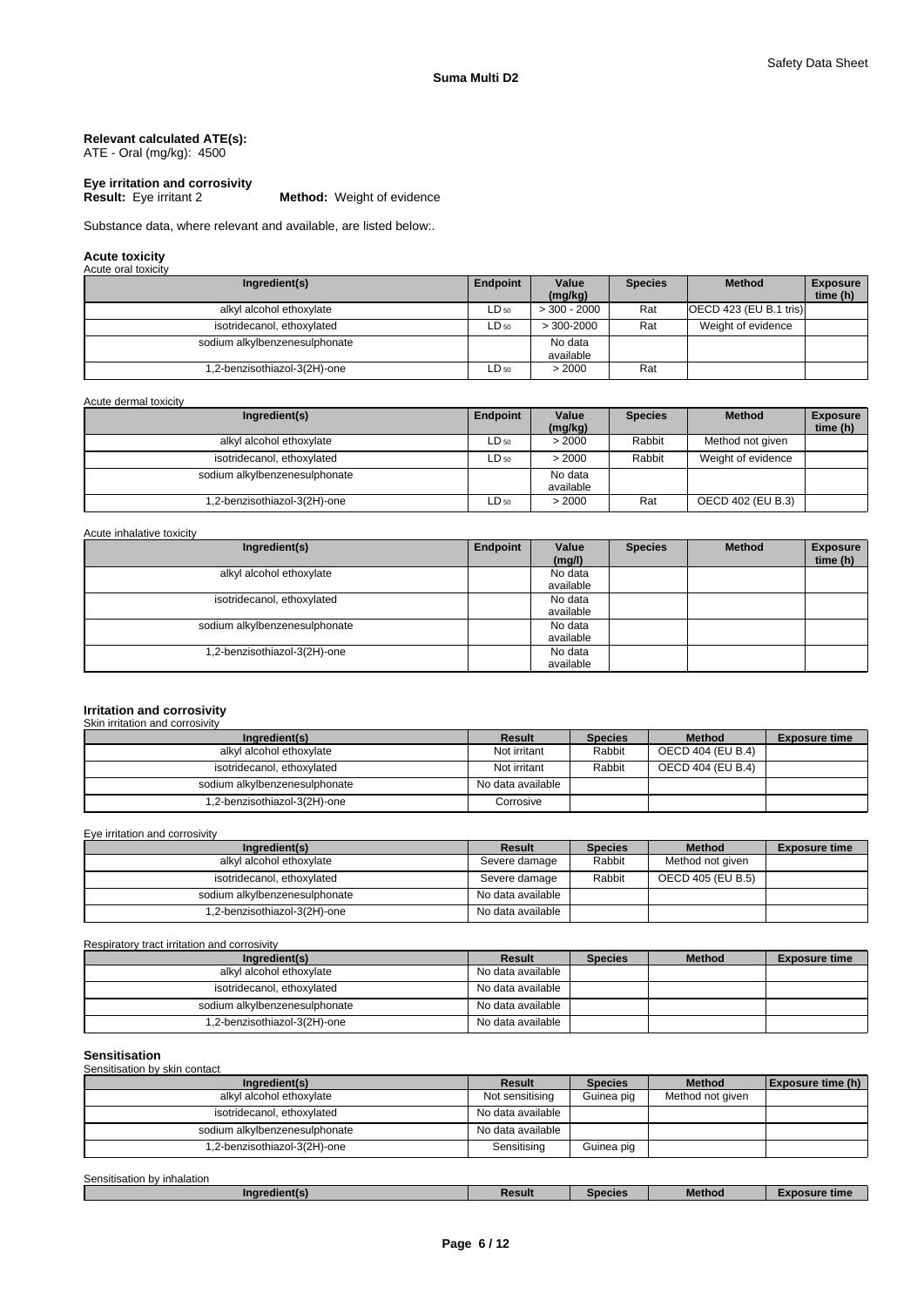# **Suma Multi D2**

| alkyl alcohol ethoxylate      | No data available |  |  |
|-------------------------------|-------------------|--|--|
| isotridecanol, ethoxylated    | No data available |  |  |
| sodium alkylbenzenesulphonate | No data available |  |  |
| 1,2-benzisothiazol-3(2H)-one  | No data available |  |  |

# **CMR effects (carcinogenicity, mutagenicity and toxicity for reproduction)**

| Mutagenicity                  |                                                        |                                                        |                                                       |                                           |
|-------------------------------|--------------------------------------------------------|--------------------------------------------------------|-------------------------------------------------------|-------------------------------------------|
| Ingredient(s)                 | <b>Result (in-vitro)</b>                               | <b>Method</b><br>(in-vitro)                            | <b>Result (in-vivo)</b>                               | <b>Method</b><br>(in-vivo)                |
| alkyl alcohol ethoxylate      | No evidence of genotoxicity, negative<br>test results  | Method not<br>aiven                                    | No evidence of genotoxicity, negative<br>test results | Method not<br>aiven                       |
| isotridecanol, ethoxylated    | No evidence for mutagenicity                           | Method not<br>given Weight of test results<br>evidence | No evidence for mutagenicity, negative                | Method not<br>given Weight of<br>evidence |
| sodium alkylbenzenesulphonate | <b>No data available</b>                               |                                                        | No data available                                     |                                           |
| 1,2-benzisothiazol-3(2H)-one  | No evidence for mutagenicity, negative<br>test results | B.12/13                                                | IOECD 471 (EUINo data available                       |                                           |

### **Carcinogenicity**

| Ingredient(s)                 | <b>Effect</b>                                       |
|-------------------------------|-----------------------------------------------------|
| alkyl alcohol ethoxylate      | No evidence for carcinogenicity, weight-of-evidence |
| isotridecanol, ethoxylated    | No evidence for carcinogenicity, weight-of-evidence |
| sodium alkylbenzenesulphonate | No data available                                   |
| 1.2-benzisothiazol-3(2H)-one  | No data available                                   |

### Toxicity for reproduction

| Ingredient(s)                    | <b>Endpoint</b> | <b>Specific effect</b> | Value<br>$\left \frac{\text{mg}}{\text{kg}}\right $ | <b>Species</b> | <b>Method</b>         | <b>Exposure</b><br>time | <b>Remarks and other effects</b><br>reported        |
|----------------------------------|-----------------|------------------------|-----------------------------------------------------|----------------|-----------------------|-------------------------|-----------------------------------------------------|
| alkyl alcohol ethoxylate         | <b>NOAEL</b>    | Teratogenic effects    | > 50                                                | Rat            | Not known             |                         | No known significant effects or<br>critical hazards |
| isotridecanol,<br>ethoxylated    | <b>NOAEL</b>    | Maternal toxicity      | > 250                                               | Rat            | Weight of<br>evidence |                         | Not toxic for reproduction                          |
| sodium<br>alkylbenzenesulphonat  |                 |                        | No data<br>available                                |                |                       |                         |                                                     |
| 1,2-benzisothiazol-3(2H<br>)-one |                 |                        | No data<br>available                                |                |                       |                         |                                                     |

# **Repeated dose toxicity** Sub-acute or sub-chronic oral toxicity

#### **Ingredient(s) Endpoint Value** Species **(mg/kg bw/d) Species | Method | Exposure | Specific effects and organs | time (days) affected**  alkyl alcohol ethoxylate No data available<br>No data isotridecanol, ethoxylated available<br>No data sodium alkylbenzenesulphonate available<br>No data 1,2-benzisothiazol-3(2H)-one

#### Sub-chronic dermal toxicity

| Ingredient(s)                 | Endpoint | Value<br>(mg/kg bw/d) | <b>Species</b> | <b>Method</b> | time (days) | <b>Exposure   Specific effects and organs  </b><br>affected |
|-------------------------------|----------|-----------------------|----------------|---------------|-------------|-------------------------------------------------------------|
| alkyl alcohol ethoxylate      |          | No data<br>available  |                |               |             |                                                             |
| isotridecanol, ethoxylated    |          | No data<br>available  |                |               |             |                                                             |
| sodium alkylbenzenesulphonate |          | No data<br>available  |                |               |             |                                                             |
| 1,2-benzisothiazol-3(2H)-one  |          | No data<br>available  |                |               |             |                                                             |

available

### Sub-chronic inhalation toxicity

| Ingredient(s)                 | Endpoint | Value<br>(mg/kg bw/d) | <b>Species</b> | <b>Method</b> | $ time$ (days) $ $ | <b>Exposure   Specific effects and organs  </b><br>affected |
|-------------------------------|----------|-----------------------|----------------|---------------|--------------------|-------------------------------------------------------------|
| alkyl alcohol ethoxylate      |          | No data               |                |               |                    |                                                             |
|                               |          | available             |                |               |                    |                                                             |
| isotridecanol, ethoxylated    |          | No data               |                |               |                    |                                                             |
|                               |          | available             |                |               |                    |                                                             |
| sodium alkylbenzenesulphonate |          | No data               |                |               |                    |                                                             |
|                               |          | available             |                |               |                    |                                                             |
| 1,2-benzisothiazol-3(2H)-one  |          | No data               |                |               |                    |                                                             |
|                               |          | available             |                |               |                    |                                                             |

Chronic toxicity

| -------------------      |                          |              |                         |         |               |                         |                                                 |        |
|--------------------------|--------------------------|--------------|-------------------------|---------|---------------|-------------------------|-------------------------------------------------|--------|
| Ingredient(s)            | <b>Exposure</b><br>route | Endpoint     | Value<br>$(mq/kg$ bw/d) | Species | <b>Method</b> | <b>Exposure</b><br>time | Specific effects and<br>organs affected         | Remark |
| alkyl alcohol ethoxylate | Oral                     | <b>NOAEL</b> | 50                      | Rat     |               |                         | Method not 24 month(s) Effects on organ weights |        |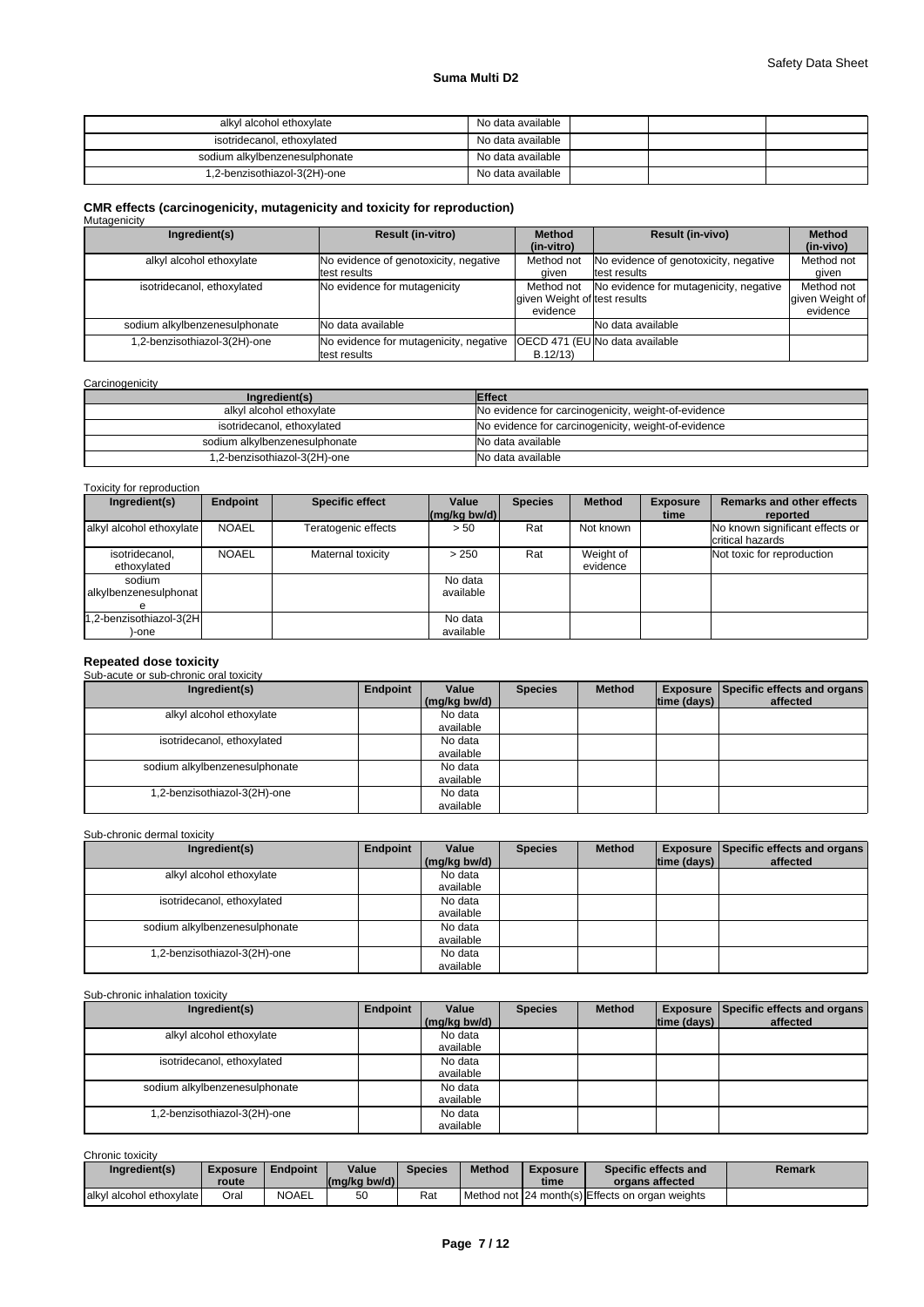|                                 |      |              |                      |     | aiven    |                                                                                                        |  |
|---------------------------------|------|--------------|----------------------|-----|----------|--------------------------------------------------------------------------------------------------------|--|
| isotridecanol,<br>ethoxylated   | Oral | <b>NOAEL</b> | 50                   | Rat | evidence | Weight of 24 month(s) Effects on body weight and<br>food/water consumption<br>Effects on organ weights |  |
| sodium<br>alkylbenzenesulphonat |      |              | No data<br>available |     |          |                                                                                                        |  |
| 1,2-benzisothiazol-3(2H<br>-one |      |              | No data<br>available |     |          |                                                                                                        |  |

### STOT-single exposure

| Ingredient(s)                 | Affected organ(s) |
|-------------------------------|-------------------|
| alkyl alcohol ethoxylate      | Not applicable    |
| isotridecanol, ethoxylated    | Not applicable    |
| sodium alkylbenzenesulphonate | No data available |
| 1,2-benzisothiazol-3(2H)-one  | No data available |

### STOT-repeated exposure

| Ingredient(s)                 | Affected organ(s) |
|-------------------------------|-------------------|
| alkyl alcohol ethoxylate      | Not applicable    |
| isotridecanol, ethoxylated    | Not applicable    |
| sodium alkylbenzenesulphonate | No data available |
| 1,2-benzisothiazol-3(2H)-one  | No data available |

### **Aspiration hazard**

Substances with an aspiration hazard (H304), if any, are listed in section 3. If relevant, see section 9 for dynamic viscosity and relative density of the product.

### **Potential adverse health effects and symptoms**

Effects and symptoms related to the product, if any, are listed in subsection 4.2.

# **SECTION 12: Ecological information**

# **12.1 Toxicity**

No data is available on the mixture.

Substance data, where relevant and available, are listed below:

### **Aquatic short-term toxicity** Aquatic short-term toxicity - fish

| Ingredient(s)                 | Endpoint  | Value      | <b>Species</b>  | <b>Method</b>      | <b>Exposure</b> |
|-------------------------------|-----------|------------|-----------------|--------------------|-----------------|
|                               |           | (mg/l)     |                 |                    | time (h)        |
| alkyl alcohol ethoxylate      | $LC_{50}$ | 1 - 10     | Cyprinus carpio | OECD 203 (EU C.1)  | 96              |
| isotridecanol, ethoxylated    | $LC_{50}$ | $> 1 - 10$ | Cyprinus carpio | OECD 203 (EU C.1)  | 96              |
|                               |           |            |                 | Weight of evidence |                 |
| sodium alkylbenzenesulphonate |           | No data    |                 |                    |                 |
|                               |           | available  |                 |                    |                 |
| .2-benzisothiazol-3(2H)-one   |           | No data    |                 |                    |                 |
|                               |           | available  |                 |                    |                 |

### Aquatic short-term toxicity - crustacea

| Ingredient(s)                 | Endpoint | Value<br>(mg/l)      | <b>Species</b>          | <b>Method</b>    | <b>Exposure</b><br>time (h) |
|-------------------------------|----------|----------------------|-------------------------|------------------|-----------------------------|
| alkyl alcohol ethoxylate      | EC 50    | 1 - 10               | Daphnia<br>magna Straus | OECD 202, static | 48                          |
| isotridecanol, ethoxylated    | EC 50    | $> 1 - 10$           | Daphnia<br>magna Straus | OECD 202, static | 48                          |
| sodium alkylbenzenesulphonate |          | No data<br>available |                         |                  |                             |
| .2-benzisothiazol-3(2H)-one   |          | No data<br>available |                         |                  |                             |

### Aquatic short-term toxicity - algae

| Ingredient(s)                 | Endpoint | Value<br>(mg/l)      | <b>Species</b>                    | <b>Method</b>                          | <b>Exposure</b><br>time (h) |
|-------------------------------|----------|----------------------|-----------------------------------|----------------------------------------|-----------------------------|
| alkyl alcohol ethoxylate      | EC 50    | l - 10               | <b>Desmodesmus</b><br>subspicatus | OECD 201, static                       | 72                          |
| isotridecanol, ethoxylated    | EC 50    | $> 1 - 10$           | <b>Desmodesmus</b><br>subspicatus | OECD 201, static<br>Weight of evidence | 72                          |
| sodium alkylbenzenesulphonate |          | No data<br>available |                                   |                                        |                             |
| .2-benzisothiazol-3(2H)-one   |          | No data<br>available |                                   |                                        |                             |

| Aquatic short-term toxicity<br>marine species |          |       |                |        |                 |
|-----------------------------------------------|----------|-------|----------------|--------|-----------------|
| Ingredient(s)                                 | Endpoint | Value | <b>Species</b> | Method | <b>Exposure</b> |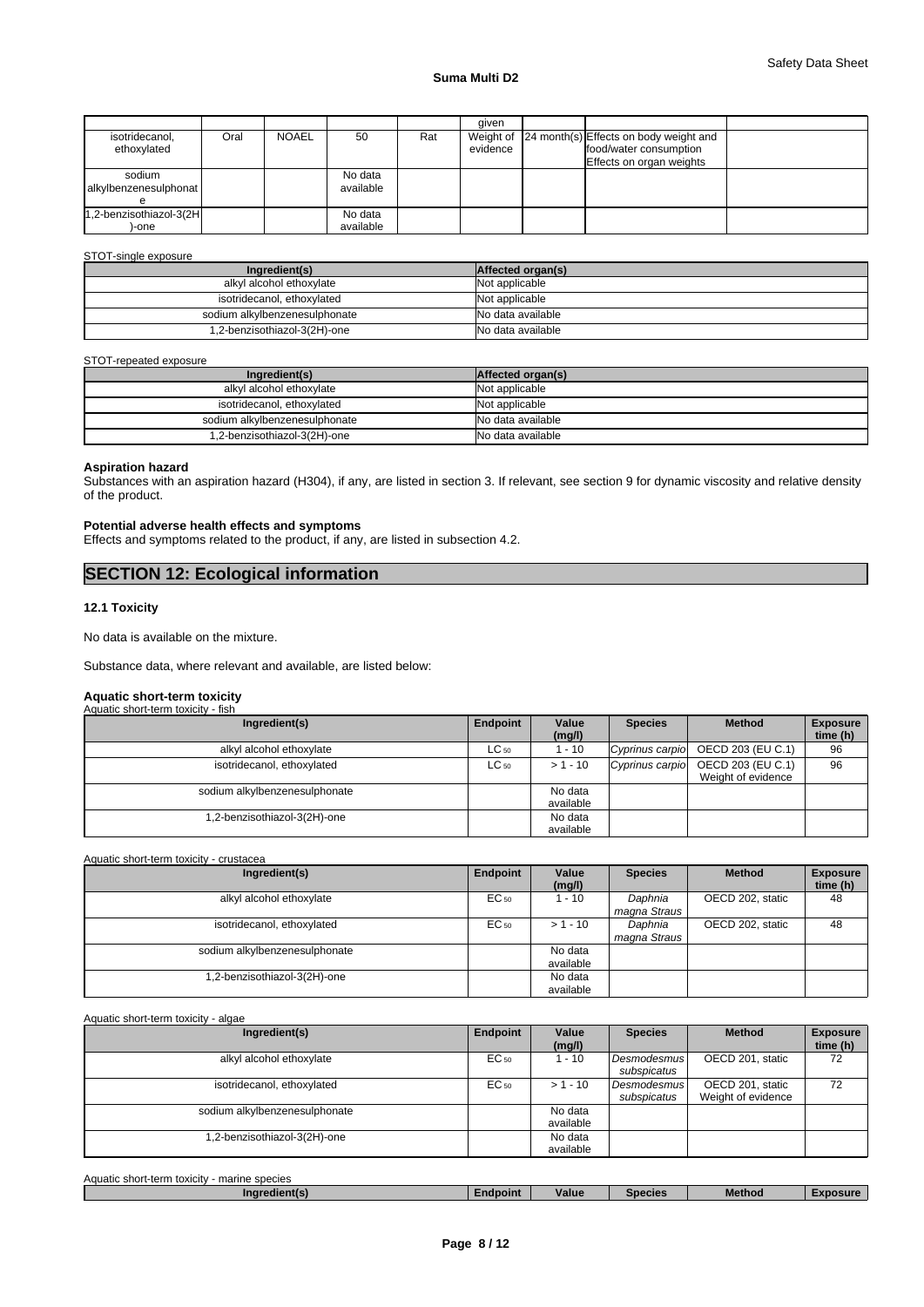# **Suma Multi D2**

|                               | (mg/l)               | time (days) |
|-------------------------------|----------------------|-------------|
| alkyl alcohol ethoxylate      | No data<br>available |             |
| isotridecanol, ethoxylated    | No data<br>available |             |
| sodium alkylbenzenesulphonate | No data<br>available |             |
| 1,2-benzisothiazol-3(2H)-one  | No data<br>available |             |

### Impact on sewage plants - toxicity to bacteria

| Ingredient(s)                 | Endpoint  | Value<br>(mq/l)      | <b>Inoculum</b>     | <b>Method</b>       | <b>Exposure</b><br>time |
|-------------------------------|-----------|----------------------|---------------------|---------------------|-------------------------|
| alkyl alcohol ethoxylate      | $EC_{10}$ | >10000               | Activated<br>sludge | DIN 38412 / Part 8  | 17 hour(s) $\vert$      |
| isotridecanol, ethoxylated    | $EC_{10}$ | >10000               | Bacteria            | DIN 38412 / Part 8  | 17 hour(s)              |
| sodium alkylbenzenesulphonate |           | No data<br>available |                     |                     |                         |
| .2-benzisothiazol-3(2H)-one   | $EC_{20}$ | 3.3                  | Activated<br>sludge | OECD <sub>209</sub> | 3 hour(s)               |

# **Aquatic long-term toxicity** Aquatic long-term toxicity - fish

| Aquatic forig-term toxicity - fish |          |           |                |               |                 |                         |
|------------------------------------|----------|-----------|----------------|---------------|-----------------|-------------------------|
| Ingredient(s)                      | Endpoint | Value     | <b>Species</b> | <b>Method</b> | <b>Exposure</b> | <b>Effects observed</b> |
|                                    |          | (mg/l)    |                |               | time            |                         |
| alkyl alcohol ethoxylate           |          | No data   |                |               |                 |                         |
|                                    |          | available |                |               |                 |                         |
| isotridecanol, ethoxylated         |          | No data   |                |               |                 |                         |
|                                    |          | available |                |               |                 |                         |
| sodium alkylbenzenesulphonate      |          | No data   |                |               |                 |                         |
|                                    |          | available |                |               |                 |                         |
| 1,2-benzisothiazol-3(2H)-one       |          | No data   |                |               |                 |                         |
|                                    |          | available |                |               |                 |                         |

### Aquatic long-term toxicity - crustacea

| Ingredient(s)                 | Endpoint | Value<br>(mg/l)      | <b>Species</b> | <b>Method</b> | <b>Exposure</b><br>time | <b>Effects observed</b> |
|-------------------------------|----------|----------------------|----------------|---------------|-------------------------|-------------------------|
| alkyl alcohol ethoxylate      |          | No data<br>available |                |               |                         |                         |
| isotridecanol, ethoxylated    |          | No data<br>available |                |               |                         |                         |
| sodium alkylbenzenesulphonate |          | No data<br>available |                |               |                         |                         |
| .2-benzisothiazol-3(2H)-one   |          | No data<br>available |                |               |                         |                         |

# Aquatic toxicity to other aquatic benthic organisms, including sediment-dwelling organisms, if available:

| Ingredient(s)                 | Endpoint | Value<br>(mg/kg dw<br>sediment) | <b>Species</b> | <b>Method</b> | <b>Exposure</b><br>$ time$ (days) $ $ | <b>Effects observed</b> |
|-------------------------------|----------|---------------------------------|----------------|---------------|---------------------------------------|-------------------------|
| alkyl alcohol ethoxylate      |          | No data                         |                |               |                                       |                         |
|                               |          | available                       |                |               |                                       |                         |
| isotridecanol, ethoxylated    |          | No data                         |                |               |                                       |                         |
|                               |          | available                       |                |               |                                       |                         |
| sodium alkylbenzenesulphonate |          | No data                         |                |               |                                       |                         |
|                               |          | available                       |                |               |                                       |                         |
| .2-benzisothiazol-3(2H)-one   |          | No data                         |                |               |                                       |                         |
|                               |          | available                       |                |               |                                       |                         |

**Terrestrial toxicity** Terrestrial toxicity - soil invertebrates, including earthworms, if available:

| Ingredient(s)              | <b>Endpoint</b> | Value<br>(mg/kg dw   | <b>Species</b> | <b>Method</b> | <b>Exposure</b><br>$ time$ (days) $ $ | <b>Effects observed</b> |
|----------------------------|-----------------|----------------------|----------------|---------------|---------------------------------------|-------------------------|
|                            |                 | soil)                |                |               |                                       |                         |
| alkyl alcohol ethoxylate   | <b>NOEC</b>     | 220                  | Eisenia fetida |               |                                       |                         |
| isotridecanol, ethoxylated |                 | No data<br>available |                |               |                                       |                         |

### Terrestrial toxicity - plants, if available:

| Ingredient(s)                               | Endpoint    | Value<br>(mg/kg dw<br>soil) | <b>Species</b>      | <b>Method</b> | <b>Exposure</b><br>$ time$ (days) $ $ | <b>Effects observed</b> |
|---------------------------------------------|-------------|-----------------------------|---------------------|---------------|---------------------------------------|-------------------------|
| alkyl alcohol ethoxylate                    | <b>NOEC</b> | 10                          | Lepidium<br>sativum | OECD 208      |                                       |                         |
| isotridecanol, ethoxylated                  | <b>NOEC</b> | 10                          | Lepidium<br>sativum | OECD 208      | $\overline{\phantom{a}}$              |                         |
| Terrestrial toxicity - birds, if available: |             |                             |                     |               |                                       |                         |

| Ingredient(s)                | <b>Endpoint</b> | Value   | <b>Species</b> | <b>Method</b> | Exposure<br> time (days) | <b>Effects observed</b> |
|------------------------------|-----------------|---------|----------------|---------------|--------------------------|-------------------------|
| I alcohol ethoxvlate<br>alkv |                 | No data |                |               |                          |                         |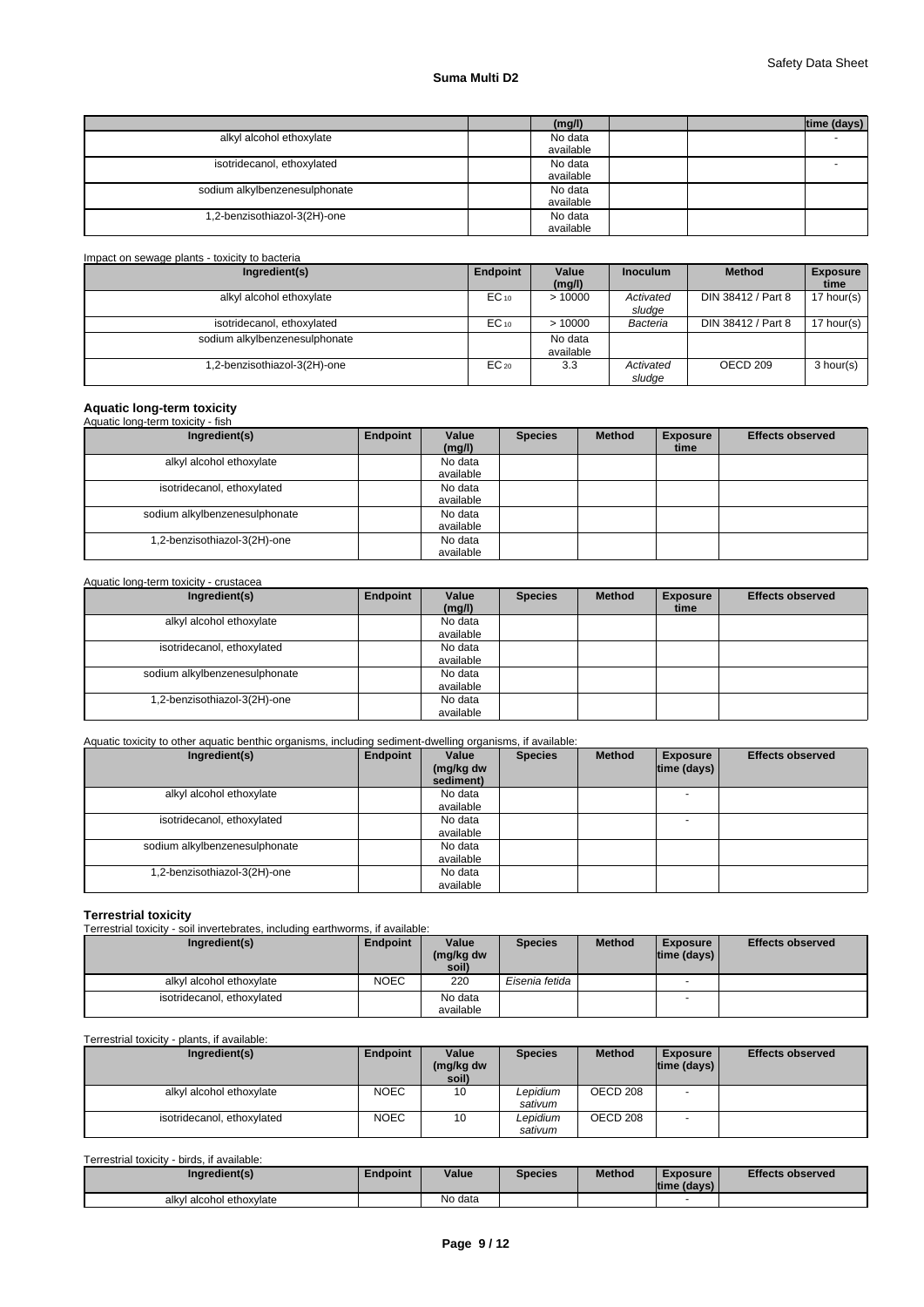|                                    | available |  |   |  |
|------------------------------------|-----------|--|---|--|
| ethoxvlated<br>isotridecanol.<br>. | No data   |  | - |  |
|                                    | available |  |   |  |

Terrestrial toxicity - beneficial insects, if available:

| Ingredient(s)              | Endpoint | Value     | <b>Species</b> | <b>Method</b> | <b>Exposure</b>          | <b>Effects observed</b> |
|----------------------------|----------|-----------|----------------|---------------|--------------------------|-------------------------|
|                            |          | (mg/kg dw |                |               | $ time$ (days) $ $       |                         |
|                            |          | soil)     |                |               |                          |                         |
| alkyl alcohol ethoxylate   |          | No data   |                |               | $\overline{\phantom{a}}$ |                         |
|                            |          | available |                |               |                          |                         |
| isotridecanol, ethoxylated |          | No data   |                |               |                          |                         |
|                            |          | available |                |               |                          |                         |

### Terrestrial toxicity - soil bacteria, if available:

| Ingredient(s)              | Endpoint | Value     | <b>Species</b> | <b>Method</b> | <b>Exposure</b>          | <b>Effects observed</b> |
|----------------------------|----------|-----------|----------------|---------------|--------------------------|-------------------------|
|                            |          | (mg/kg dw |                |               | time (days) $\vert$      |                         |
|                            |          | soil)     |                |               |                          |                         |
| alkyl alcohol ethoxylate   |          | No data   |                |               |                          |                         |
|                            |          | available |                |               |                          |                         |
| isotridecanol, ethoxylated |          | No data   |                |               | $\overline{\phantom{a}}$ |                         |
|                            |          | available |                |               |                          |                         |

# **12.2 Persistence and degradability**

**Abiotic degradation**

Abiotic degradation - photodegradation in air, if available:

Abiotic degradation - hydrolysis, if available:

Abiotic degradation - other processes, if available:

| <b>Biodegradation</b>                       |                 |                            |              |               |                            |
|---------------------------------------------|-----------------|----------------------------|--------------|---------------|----------------------------|
| Ready biodegradability - aerobic conditions |                 |                            |              |               |                            |
| Ingredient(s)                               | <b>Inoculum</b> | Analytical                 | DT 50        | <b>Method</b> | <b>Evaluation</b>          |
|                                             |                 | method                     |              |               |                            |
| alkyl alcohol ethoxylate                    |                 | CO <sub>2</sub> production | > 60 % in 28 | OECD 301B     | Readily biodegradable      |
|                                             |                 |                            | day(s)       |               |                            |
| isotridecanol, ethoxylated                  |                 | $CO2$ production           | > 60 % in 28 | OECD 301B     | Readily biodegradable      |
|                                             |                 |                            | day(s)       |               |                            |
| sodium alkylbenzenesulphonate               |                 |                            |              | OECD 301B     | Readily biodegradable      |
| .2-benzisothiazol-3(2H)-one                 |                 |                            |              | Weight of     | Not readily biodegradable. |
|                                             |                 |                            |              | evidence      |                            |

Ready biodegradability - anaerobic and marine conditions, if available:

### Degradation in relevant environmental compartments, if available:

| Ingredient(s)                | <b>Medium &amp; Type</b> | <b>Analytical</b><br>method | DT 50 | <b>Method</b> | <b>Evaluation</b> |
|------------------------------|--------------------------|-----------------------------|-------|---------------|-------------------|
|                              |                          |                             |       |               |                   |
| 1.2-benzisothiazol-3(2H)-one | Sewage treatment         | Primary                     | 90%   | OECD 303A     | Biodegradable     |
|                              | plant simulation         | degradation                 |       |               |                   |

**12.3 Bioaccumulative potential**<br>Partition coefficient n-octanol/water (log Kow)

| Ingredient(s)                 | Value             | <b>Method</b> | <b>Evaluation</b>           | Remark |
|-------------------------------|-------------------|---------------|-----------------------------|--------|
| alkyl alcohol ethoxylate      | No data available |               |                             |        |
| isotridecanol, ethoxylated    | No data available |               | No bioaccumulation expected |        |
| sodium alkylbenzenesulphonate | No data available |               |                             |        |
| 1,2-benzisothiazol-3(2H)-one  |                   | OECD 107      | No bioaccumulation expected |        |

### Bioconcentration factor (BCF)

| Ingredient(s)                              | Value             | <b>Species</b> | <b>Method</b> | <b>Evaluation</b>           | Remark |
|--------------------------------------------|-------------------|----------------|---------------|-----------------------------|--------|
| alkyl alcohol ethoxylate No data available |                   |                |               |                             |        |
| isotridecanol,<br>ethoxylated              | No data available |                |               | No bioaccumulation expected |        |
| sodium<br>alkylbenzenesulphonat            | No data available |                |               |                             |        |
| 1,2-benzisothiazol-3(2H<br>)-one           | 6.95              |                | OECD 305      |                             |        |

**12.4 Mobility in soil** Adsorption/Desorption to soil or sediment

| Ingredient(s)                 | Adsorption<br>coefficient<br>Log Koc | <b>Desorption</b><br>coefficient<br>Log Koc(des) | <b>Method</b> | Soil/sediment<br>type | <b>Evaluation</b>            |
|-------------------------------|--------------------------------------|--------------------------------------------------|---------------|-----------------------|------------------------------|
| alkyl alcohol ethoxylate      | l No data available l                |                                                  |               |                       | Immobile in soil or sediment |
| isotridecanol, ethoxylated    | I No data available I                |                                                  |               |                       | Immobile in soil or sediment |
| sodium alkylbenzenesulphonate | I No data available I                |                                                  |               |                       |                              |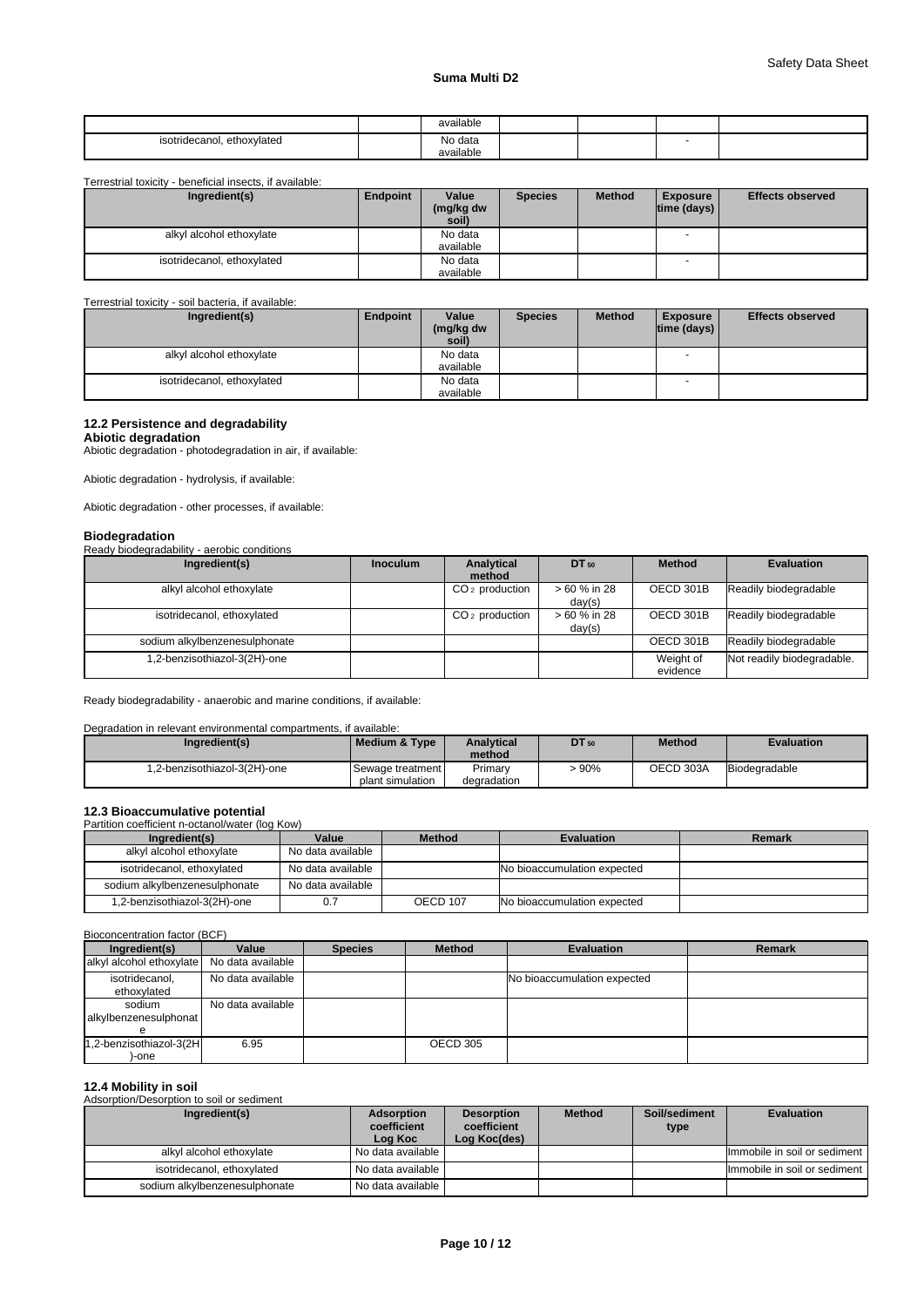| $-3(2H)$<br>)-one<br>⊥sothiazol∹<br>-ran-<br>-.<br>__<br>. | available<br>N0.<br>∋ data |  |  |
|------------------------------------------------------------|----------------------------|--|--|

### **12.5 Results of PBT and vPvB assessment**

Substances that fulfill the criteria for PBT/vPvB, if any, are listed in section 3.

### **12.6 Other adverse effects**

No other adverse effects known.

# **SECTION 13: Disposal considerations**

| 13.1 Waste treatment methods<br>Waste from residues / unused<br>products:     | The concentrated contents or contaminated packaging should be disposed of by a certified handler<br>or according to the site permit. Release of waste to sewers is discouraged. The cleaned packaging<br>material is suitable for energy recovery or recycling in line with local legislation. |
|-------------------------------------------------------------------------------|------------------------------------------------------------------------------------------------------------------------------------------------------------------------------------------------------------------------------------------------------------------------------------------------|
| European Waste Cataloque:                                                     | 20 01 29 <sup>*</sup> - detergents containing dangerous substances.                                                                                                                                                                                                                            |
| <b>Empty packaging</b><br><b>Recommendation:</b><br>Suitable cleaning agents: | Dispose of observing national or local regulations.<br>Water, if necessary with cleaning agent.                                                                                                                                                                                                |

# **SECTION 14: Transport information**

### **Land transport (ADR/RID), Sea transport (IMDG), Air transport (ICAO-TI / IATA-DGR)**

**14.1 UN number:** Non-dangerous goods

**14.2 UN proper shipping name:** Non-dangerous goods

- **14.3 Transport hazard class(es):** Non-dangerous goods
- **Class:** -

**14.4 Packing group:** Non-dangerous goods

**14.5 Environmental hazards:** Non-dangerous goods

**14.6 Special precautions for user:** Non-dangerous goods

**14.7 Transport in bulk according to Annex II of MARPOL and the IBC Code:** Non-dangerous goods

## **SECTION 15: Regulatory information**

### **15.1 Safety, health and environmental regulations/legislation specific for the substance or mixture**

### **EU regulations:**

• Regulation (EC) No 1272/2008 - CLP

• Regulation (EC) No. 1907/2006 - REACH

• Regulation (EC) No. 648/2004 - Detergents regulation

**Authorisations or restrictions (Regulation (EC) No 1907/2006, Title VII respectively Title VIII):** Not applicable.

| Ingredients according to EC Detergents Regulation 648/2004 |             |  |
|------------------------------------------------------------|-------------|--|
| non-ionic surfactants                                      | $5 - 15 \%$ |  |
| anionic surfactants                                        | $< 5 \%$    |  |
| perfumes, Benzisothiazolinone, Citral, Limonene            |             |  |

The surfactant(s) contained in this preparation complies(comply) with the biodegradability criteria as laid down in Regulation (EC) No. 648/2004 on detergents. Data to support this assertion are held at the disposal of the competent authorities of the Member States and will be made available to them, at their direct request or at the request of a detergent manufacturer.

### **15.2 Chemical safety assessment**

A chemical safety assessment has not been carried out on the mixture

## **SECTION 16: Other information**

*The information in this document is based on our best present knowledge. However, it does not constitute a guarantee for any specific product features and does not establish a legally binding contract*

### **SDS code:** MSDS3418 **Version:** 07.1 **Revision:** 2018-01-25

**Reason for revision:**

This data sheet contains changes from the previous version in section(s):, 2, 3, 16

### **Classification procedure**

The classification of the mixture is in general based on calculation methods using substance data, as required by Regulation (EC) No 1272/2008. If for certain classifications data on the mixture is available or for example bridging principles or weight of evidence can be used for classification, this will be indicated in the relevant sections of the Safety Data Sheet. See section 9 for physical chemical properties, section 11 for toxicological information and section 12 for ecological information.

# **Full text of the H and EUH phrases mentioned in section 3:**

• H302 - Harmful if swallowed.

• H315 - Causes skin irritation.